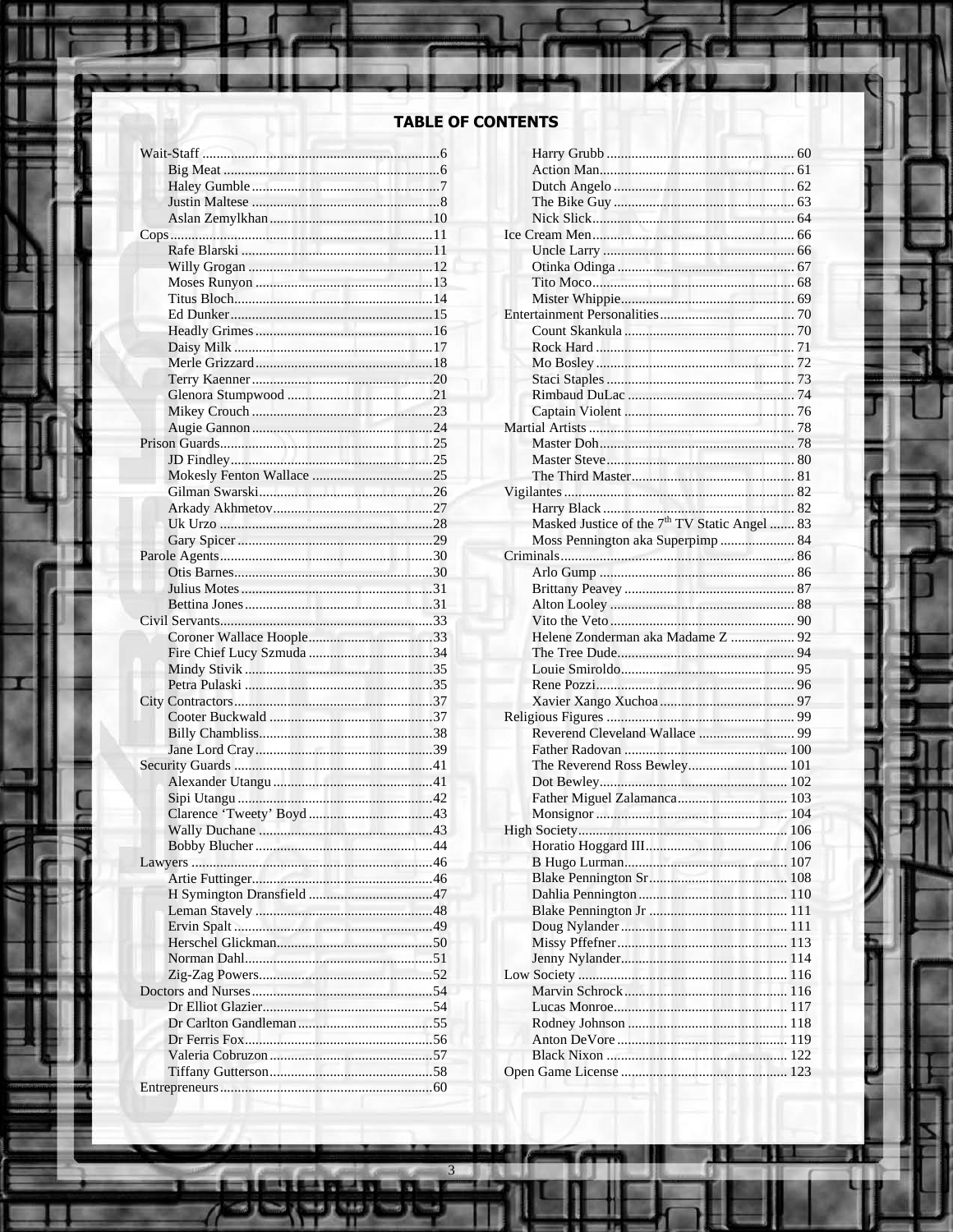So here are ninety-two NPCs to help you flesh out Bedlam. Many of them are characters we mention in the main "Bedlam City" sourcebook (yes, you will finally get to see stats for Count Skankula). But at least as many are completely new. Use them in whatever cruel, depraved way you like best. Feel free to bend, fold, spindle and mutilate.

## OW TO USE THIS BOOK

Neither a complete campaign setting nor an absolutely comprehensive guide to every last interesting person in Bedlam, this book is more of a grab-bag filled with useful bits and pieces. We frankly don't want to crowd the GM by giving you detailed information on each and every person of importance in the City of Now. We want the GM to have the freedom to design some of Bedlam's movers and shakers. So use the NPCs here wherever they work best, but don't feel like you have to wait for us to put out another supplement before you start building your own.

 The characters in this book are grouped into sections by theme. So all the cops are in one part, all the doctors are in another, all the ice-cream men are in a third. In order, the categories are: Wait-Staff, Cops, Prison Guards, Parole Agents, Civil Servants, City Contractors, Security Guards, Lawyers, Doctors and Nurses, Entrepreneurs, Ice Cream Men, Entertainment Personalities, Martial Artists, Vigilantes, Criminals, Religious Figures, High Society, and Low Society (by which we mean bums and winos).



Glad you asked! A lot of the characters in this book have ties to things in the book

5

"Bedlam City." Sometimes we'll have to direct you to that book for more information on a topic. If we say "the main book" we always mean "Bedlam City." The only other book we'll make reference to is "Straight Out of Bedlam" (the Bedlam City Companion) and we'll always refer to it by name.

When we make reference to something in "Bedlam City," we'll do it in this format: "for optional rules to simulate booger-eating, see the charts and tables on Pages 856-932 of the main book."

 Of course that's just an example. There are no charts or tables on boogereating, snot-gobbling, mucus-munching or any other such activities in the main book. We're saving that for our Christmas Special!



I'm afraid so. It would be great if you could just take these NPCs and use them in any superhero campaign. They're pretty well constructed and they'd fit right into most other games. A lot of these characters are closely tied to Bedlam, and their back-stories may make reference to neighborhoods or institutions or other NPCs from the main book, but there's no reason why an enterprising GM couldn't just leave those parts out or change them.

Unfortunately, we can't let you do that. And we're also going to have to insist that you never buy any other company's products again, ever. Now go out and load yourself up with Plain Brown Wrapper Games' publications. Be sure to buy each one at least twice. And please accept our apologies for the inconvenience.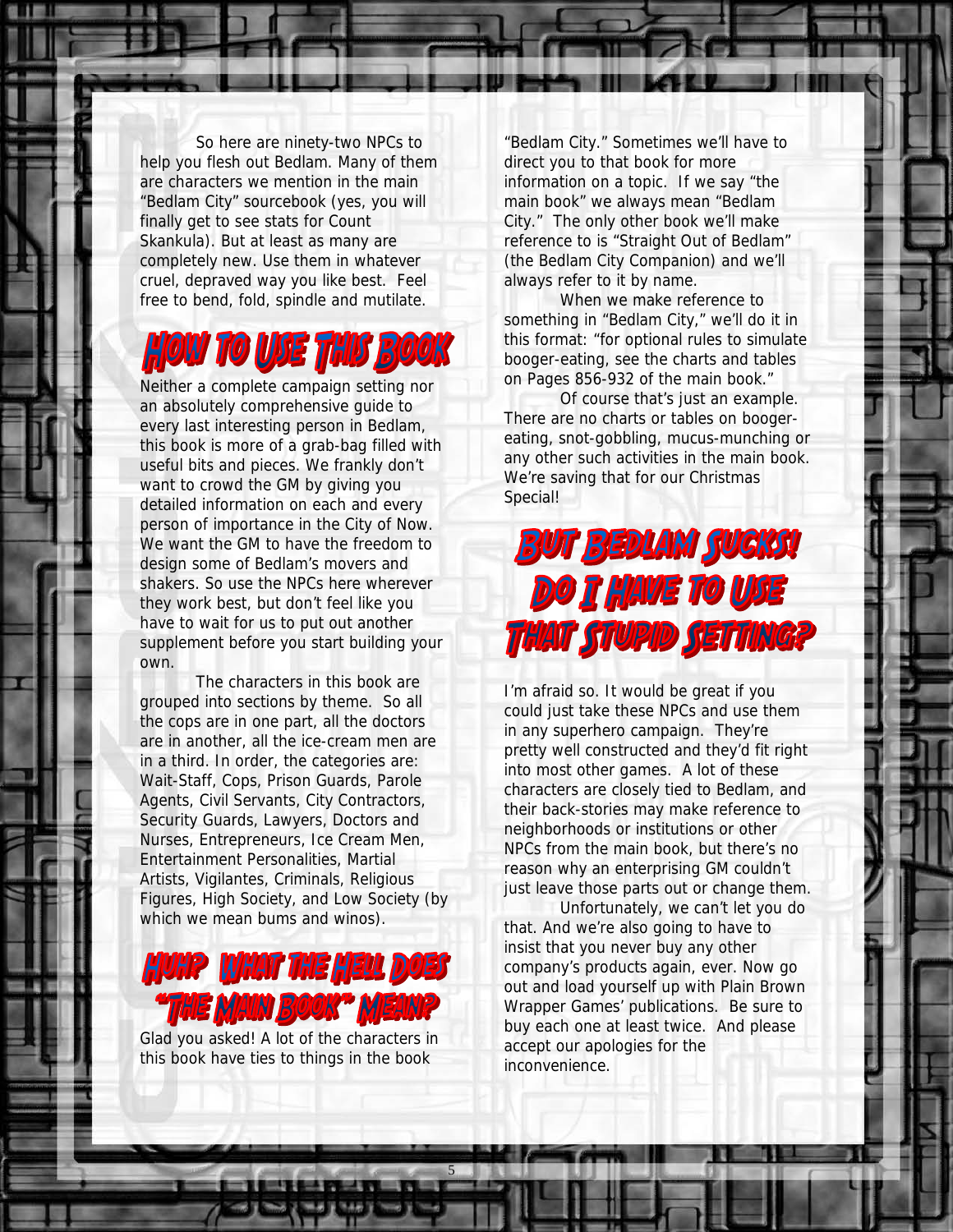

### **Harry Grubb PL:** 5

**Str:** 10 (+0) **Dex:** 10 (+0) **Con:** 10 (+0) **Int:** 14 (+2) **Wis:** 16 (+3) **Cha:** 14 (+2) **Initiative:** 0 **Attack Bonus:** 0 **Defense:** 0 **Toughness Save:** 0 **Fortitude Save:** 2 **Reflexes Save:** 0 **Willpower Save:** 5

**Skills:** Bluff 7 (+9), Craft (Structural) 3  $(+5)$ , Diplomacy 4  $(+6)$ , Intimidate 6  $(+8)$ , Knowledge (Business) 7  $(+9)$ , Knowledge (Civics) 6 (+8), Knowledge (Current Events) 2 (+4), Knowledge (Streetwise) 3 (+5), Knowledge (Theology and Philosophy)  $4 (+6)$ , Notice 5 (+8), Profession (real estate manager) 8  $(+10)$ , Sense Motive 5  $(+8)$ **Feats: Contacts, Connected, Distract** (linked to Intimidate), Skill Mastery (Bluff, Intimidate, Knowledge [Business], Knowledge [Civics])

**Background:** The Pennington and Smirlock families own most of Hardwick Park. But they don't really feel much like running these properties. So they both employ the firm of Drago and Grubb Ltd. to manage their affairs for them. They do not know and do not wish to know about any of the dubious things that Messrs. Drago and Grubb have to do to squeeze a profit out of these buildings.

 Harry Grubb handles the firm's financial arrangements. He leaves the really heavy stuff (intimidation, legbreaking and so forth) to his partner, Link Drago, and tries to find out as little about it as possible. This does not mean his hands are clean. He shortchanges tenants on heat, repairs, water and anything else he can steal back from them. Instead of paying to repair an

60

unsafe building or fix a blatant healthcode violation, he bribes the building inspectors, even when that's only slightly cheaper. People have died as a result of his willful negligence. And whenever somebody tries to make a fuss, he turns their case over to Mr. Drago.

 A superb accountant, Mr. Grubb knows a thousand ways to move money around under the table and he works very hard to keep the Penningtons' and the Smirlocks' investments safe. He hopes they'll one day recognize his gifts and put him in charge of something even bigger. He has absurd dreams of one day being welcomed into their social circle, of being able to shake off the muck he's had to crawl through.

Grubb is a great pale tumor of a man, who wheezes as he speaks. His voice is deep and slow. Like many obese people he seems weirdly emotionless, because it's hard to read his expression under all that fat.

 While he wears plus-size polyester blend dress shirts, he actually has very refined taste. He just dresses this way to save money.

Drago and Grubb keeps its offices on the second story of a shabby  $19<sup>th</sup>$  century brick building (the FBI office occupies the floor above them—a fact which causes Mr. Grubb absolutely no anxiety at all). The office looks like something out of an Edward Gorey book, or a Dickens novel. Grubb has spent nothing at all on decorating it. It's ancient, smoke-stained wallpaper is peeling and the copper ductwork shows. But he actually knows everything there is to know about interior decoration. His home in Greely Point is a study in quiet, understated good taste.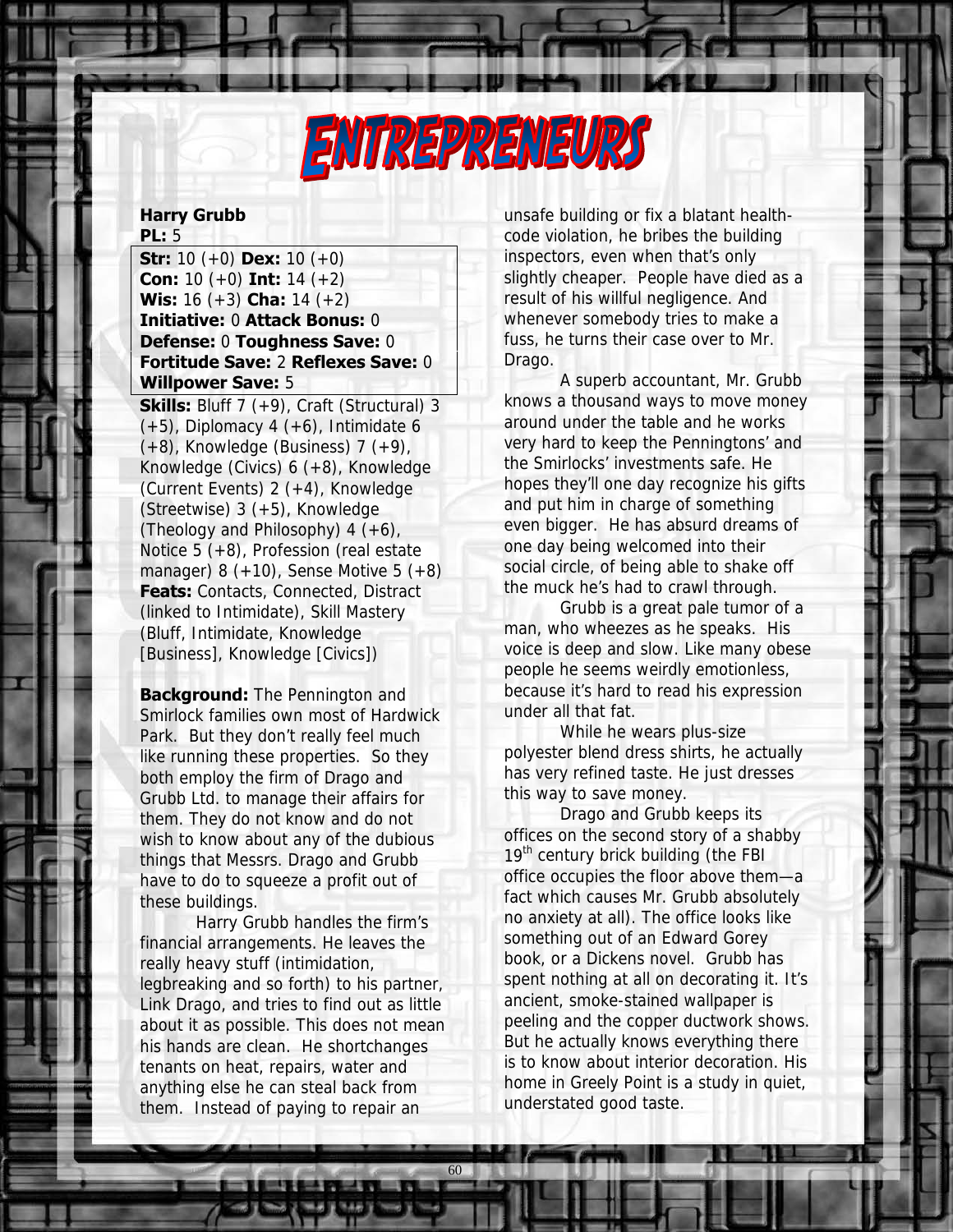# 

### **Arlo Gump**



#### **PL:** 4

**Str:** 10 (+0) **Dex:** 16 (+3) **Con:** 12 (+1) **Int:** 14 (+2) **Wis:** 14 (+2) **Cha:** 12 (+1) **Initiative:** 4 **Attack Bonus:** 4 **Defense:** 4 **Toughness Save:** 1

86

### **Fortitude Save:** 1 **Reflexes Save:** 4 **Willpower Save:** 2

**Skills:** Bluff 4  $(+5)$ , Climb 4  $(+4)$ , Craft (Chemical) 5 (+7), Craft (Electronics) 6  $(+8)$ , Craft (Mechanical) 7  $(+9)$ , Craft (Structural) 5 (+7), Disable Device 7 (+10), Escape Artist 3 (+5), Knowledge (Streetwise) 5 (+7), Knowledge (Technology)  $3 (+5)$ , Notice  $4 (+6)$ , Search 4  $(+6)$ , Sense Motive 2  $(+4)$ , Stealth  $2 (+5)$ **Feats: Assessment, Beginner's Luck,** Contacts, Improvised Tools, Master

Plan, Skill Mastery (All Four of His Craft Skills)

**Background:** A consummate professional (so he assures you) Arlo Gump has been serving Bedlam's criminal community as a technical consultant for thirty years. It never made him rich, or even moderately successful. He lives in crappy apartments in the Meadows or on Ash Street when he isn't in jail. His body is a mass of old injuries from brawls and police beatings and jobs gone wrong. He has three kids scattered around the country, but they barely know him. It's been close to six years since he's had a girlfriend and it looks increasingly as though there will be no one to mourn him when he dies. Which may be soon. It was all totally worth it, he says, and grins. Just to be an outlaw, to know that he bows to no man's law (except the Mafia's, of course, and the rules of prison).

 Safecracking is Gump's specialty, but he can handle nearly any sort of technical crime that doesn't require a computer. Retrofitting stolen cars,